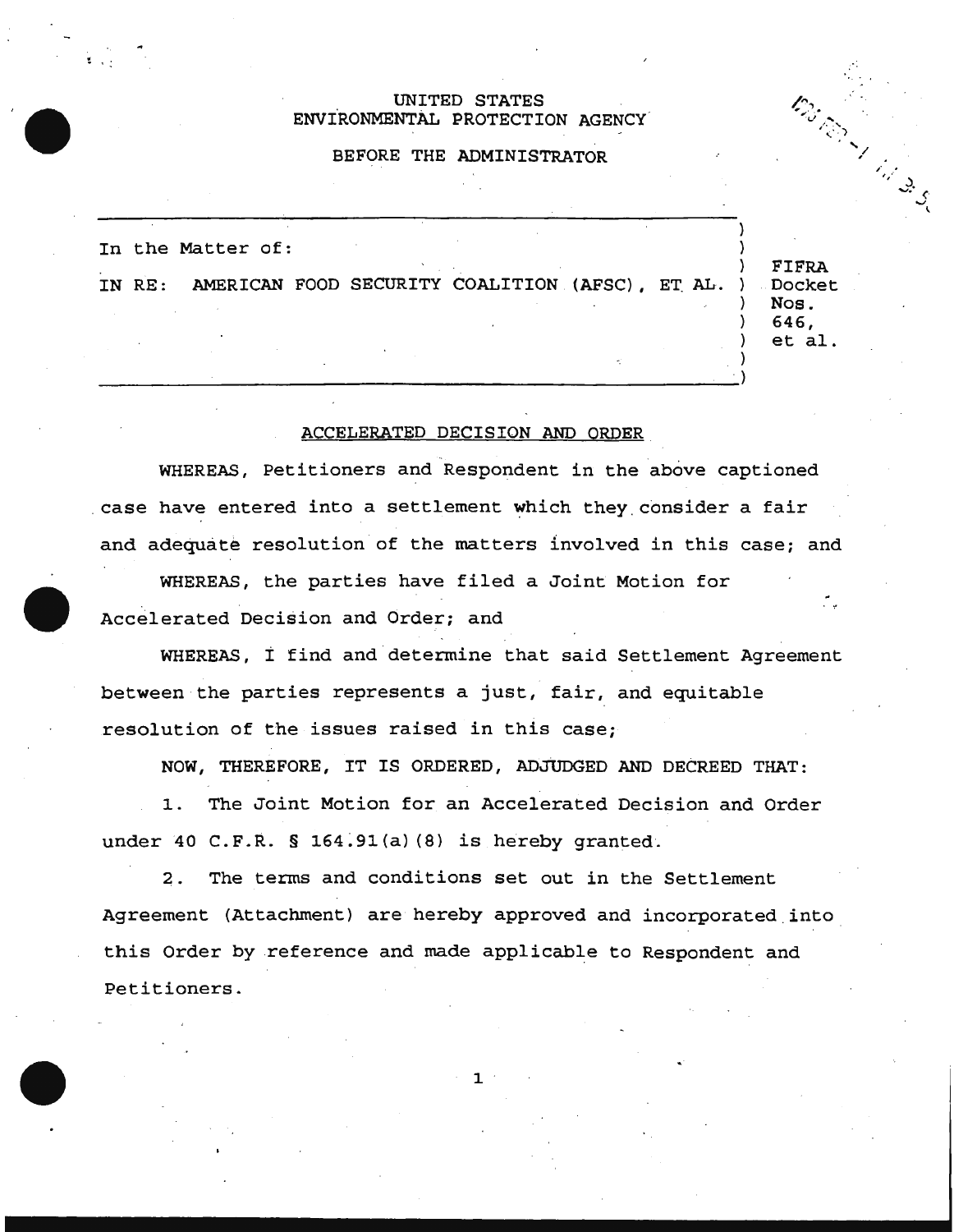3. All uses of EBDCs on collards, mustard greens, spinach, and turnips other than the following uses of Maneb ?SDF or Maneb SOWP in Georgia and Tennessee only are hereby canceled:

| Crop                                    | Collards                             | <b>Turnips</b><br>(Varieties grown for<br>greens only) | <b>Mustard Greens</b>                |
|-----------------------------------------|--------------------------------------|--------------------------------------------------------|--------------------------------------|
| Number of Applications<br>per cutting   | 3                                    |                                                        | 2                                    |
| Interval Between<br><b>Applications</b> | 14 days                              | N/A                                                    | 14 days                              |
| Pre-Harvest Interval                    | 14 days                              | 14 days                                                | 14 days                              |
| Rate per application                    | 1.2 lb active<br>ingredient per acre | 1.2 lb active<br>ingredient per acre                   | 1.2 lb active<br>ingredient per acre |
| Rate per cutting                        | 3.6 lb active<br>ingredient per acre | 1.2 lb active<br>ingredient per acre                   | 2.4 lb active<br>ingredient per acre |

Application Rates for Maneb 75DF or Maneb 80WP on Collards. Turnips and Mustard Greens

Gerald Harwood Senior Administrative Law Judge

Dated:  $\frac{\lambda \parallel \parallel \gamma b}{\text{Washington}}$ . D.C.

r. t . ,